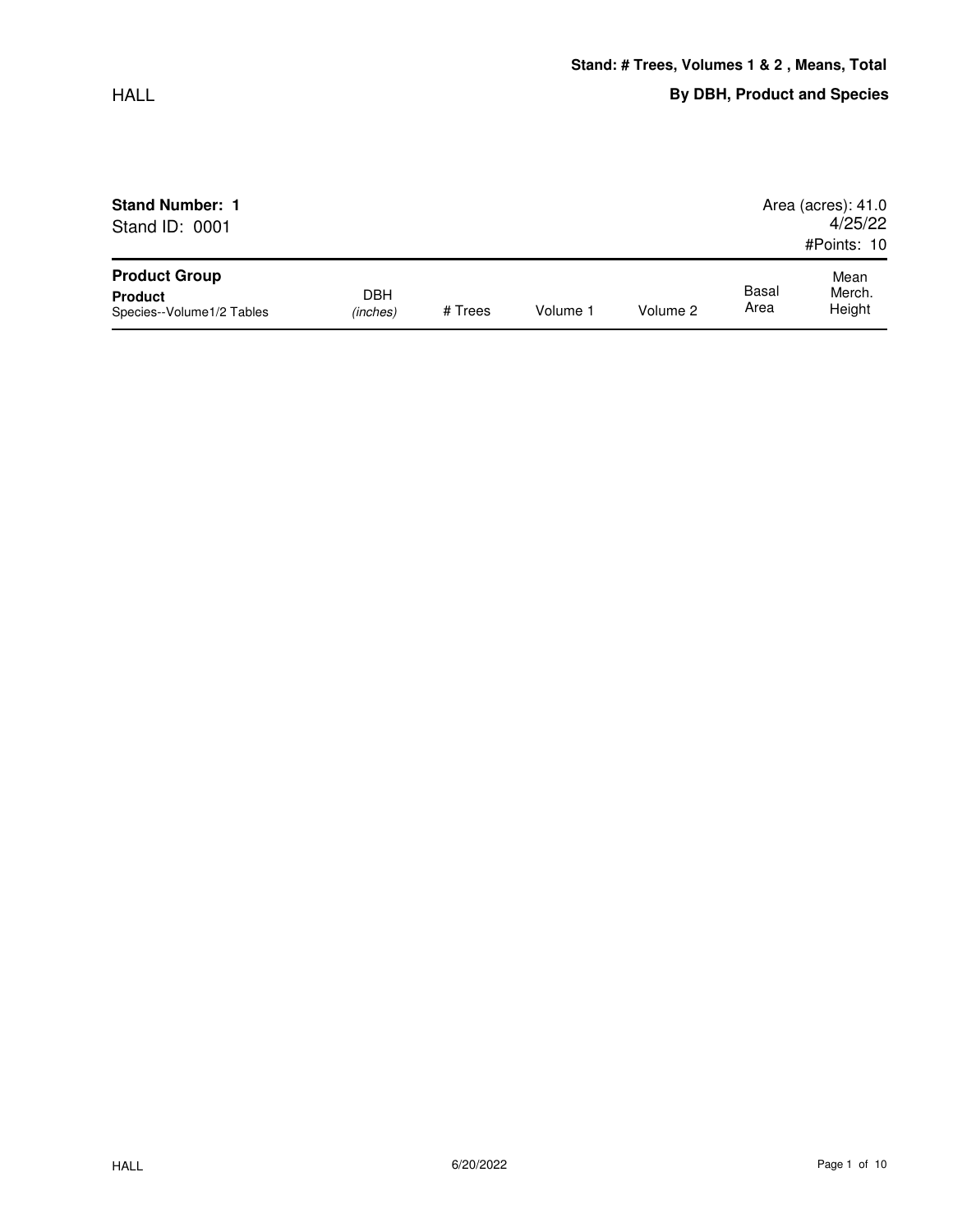| <b>Stand Number: 1</b>    |            |         |          |          |       | Area (acres): 41.0 |
|---------------------------|------------|---------|----------|----------|-------|--------------------|
| Stand ID: 0001            |            |         |          |          |       | 4/25/22            |
|                           |            |         |          |          |       | #Points: 10        |
| <b>Product Group</b>      |            |         |          |          |       | Mean               |
| <b>Product</b>            | <b>DBH</b> |         |          |          | Basal | Merch.             |
| Species--Volume1/2 Tables | (inches)   | # Trees | Volume 1 | Volume 2 | Area  | Height             |

**Hardwood Sawtimber**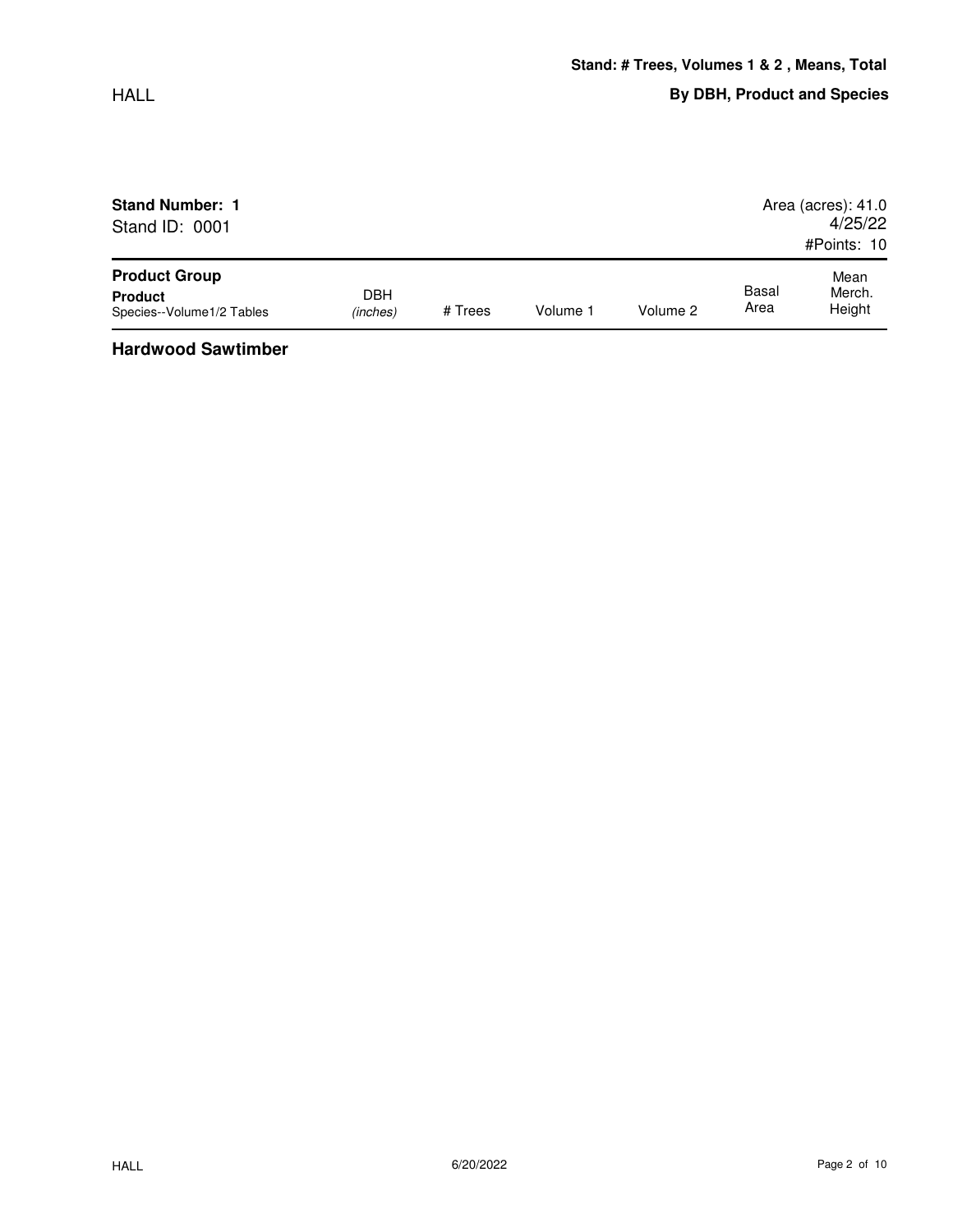## HALL

## **Stand Number: 1**

Stand ID: 0001

| Area (acres): 41.0 |  |
|--------------------|--|
| 4/25/22            |  |
| #Points: 10        |  |

|                                                                     |                        |         |            |          |               | $H$ FUIIIS. IV           |
|---------------------------------------------------------------------|------------------------|---------|------------|----------|---------------|--------------------------|
| <b>Product Group</b><br><b>Product</b><br>Species--Volume1/2 Tables | <b>DBH</b><br>(inches) | # Trees | Volume 1   | Volume 2 | Basal<br>Area | Mean<br>Merch.<br>Height |
| <b>Hardwood Sawtimber</b>                                           |                        |         |            |          |               |                          |
| <b>Sawtimber</b>                                                    |                        | $\#$    | <b>MBF</b> | Tons     | sq. ft.       | Logs*10                  |
| Other Oak--Inter 78/RGO HTons-Logs                                  |                        |         |            |          |               |                          |
|                                                                     | 14.0                   | 1.0     | 0.1        | 0.6      | 1.1           | 15.0                     |
|                                                                     | 15.0                   | 2.0     | 0.3        | 1.7      | 2.5           | 20.0                     |
|                                                                     | 17.0                   | 3.0     | 0.6        | 2.9      | 4.7           | 18.3                     |
|                                                                     | 18.0                   | 1.0     | 0.1        | 0.6      | 1.8           | 10.0                     |
|                                                                     | 19.0                   | 5.0     | 1.5        | 7.6      | 9.8           | 23.0                     |
|                                                                     | 20.0                   | 1.0     | 0.3        | 1.8      | 2.2           | 25.0                     |
|                                                                     | 21.0                   | 3.0     | 0.9        | 4.4      | 7.2           | 18.3                     |
|                                                                     | 24.0                   | 1.0     | 0.5        | 2.6      | 3.1           | 25.0                     |
|                                                                     | 26.0                   | 2.0     | 1.1        | 4.9      | 7.4           | 20.0                     |
|                                                                     | 27.0                   | 1.0     | 0.7        | 3.3      | 4.0           | 25.0                     |
|                                                                     | 28.0                   | 1.0     | 0.6        | 2.8      | 4.3           | 20.0                     |
|                                                                     | 36.0                   | 1.0     | 1.3        | 5.9      | 7.1           | 25.0                     |
| QuadMnDBH/MnHt/Subtotals                                            | 21.4                   | 22.0    | 8.0        | 39.2     | 55.1          | 20.5                     |
| Hickory--Inter 78/RGO HTons-Logs                                    |                        |         |            |          |               |                          |
|                                                                     | 12.0                   | 12.0    | 0.7        | 3.7      | 9.4           | 10.8                     |
|                                                                     | 13.0                   | 14.0    | 1.0        | 5.2      | 12.9          | 11.4                     |
|                                                                     | 14.0                   | 14.0    | 1.6        | 9.0      | 15.0          | 17.5                     |
|                                                                     | 15.0                   | 16.0    | 2.0        | 10.4     | 19.6          | 15.3                     |
|                                                                     | 16.0                   | 28.0    | 4.5        | 23.3     | 39.1          | 17.5                     |
|                                                                     | 17.0                   | 19.0    | 3.8        | 20.3     | 29.9          | 20.0                     |
|                                                                     | 18.0                   | 17.0    | 3.6        | 18.8     | 30.0          | 18.5                     |
|                                                                     | 19.0                   | 16.0    | 4.2        | 21.2     | 31.5          | 20.0                     |
|                                                                     | 20.0                   | 21.0    | 6.9        | 35.5     | 45.8          | 23.1                     |
|                                                                     | 21.0                   | 18.0    | 6.4        | 32.2     | 43.3          | 22.2                     |
|                                                                     | 22.0                   | 9.0     | 3.3        | 15.9     | 23.8          | 20.0                     |
|                                                                     | 23.0                   | 6.0     | 2.5        | 12.5     | 17.3          | 21.7                     |
|                                                                     | 24.0                   | 9.0     | 5.1        | 26.2     | 28.3          | 27.8                     |
|                                                                     | 25.0                   | 4.0     | 1.8        | 8.5      | 13.6          | 18.8                     |
|                                                                     | 26.0                   | 4.0     | 1.9        | 9.2      | 14.7          | 18.8                     |
|                                                                     | 27.0                   | 2.0     | 1.2        | 6.0      | 8.0           | 22.5                     |
|                                                                     | 28.0                   | 2.0     | 1.5        | 7.1      | 8.6           | 25.0                     |
|                                                                     | 29.0                   | 1.0     | 0.8        | 3.8      | 4.6           | 25.0                     |
| QuadMnDBH/MnHt/Subtotals                                            | 18.5                   | 212.0   | 52.9       | 269.0    | 395.4         | 18.9                     |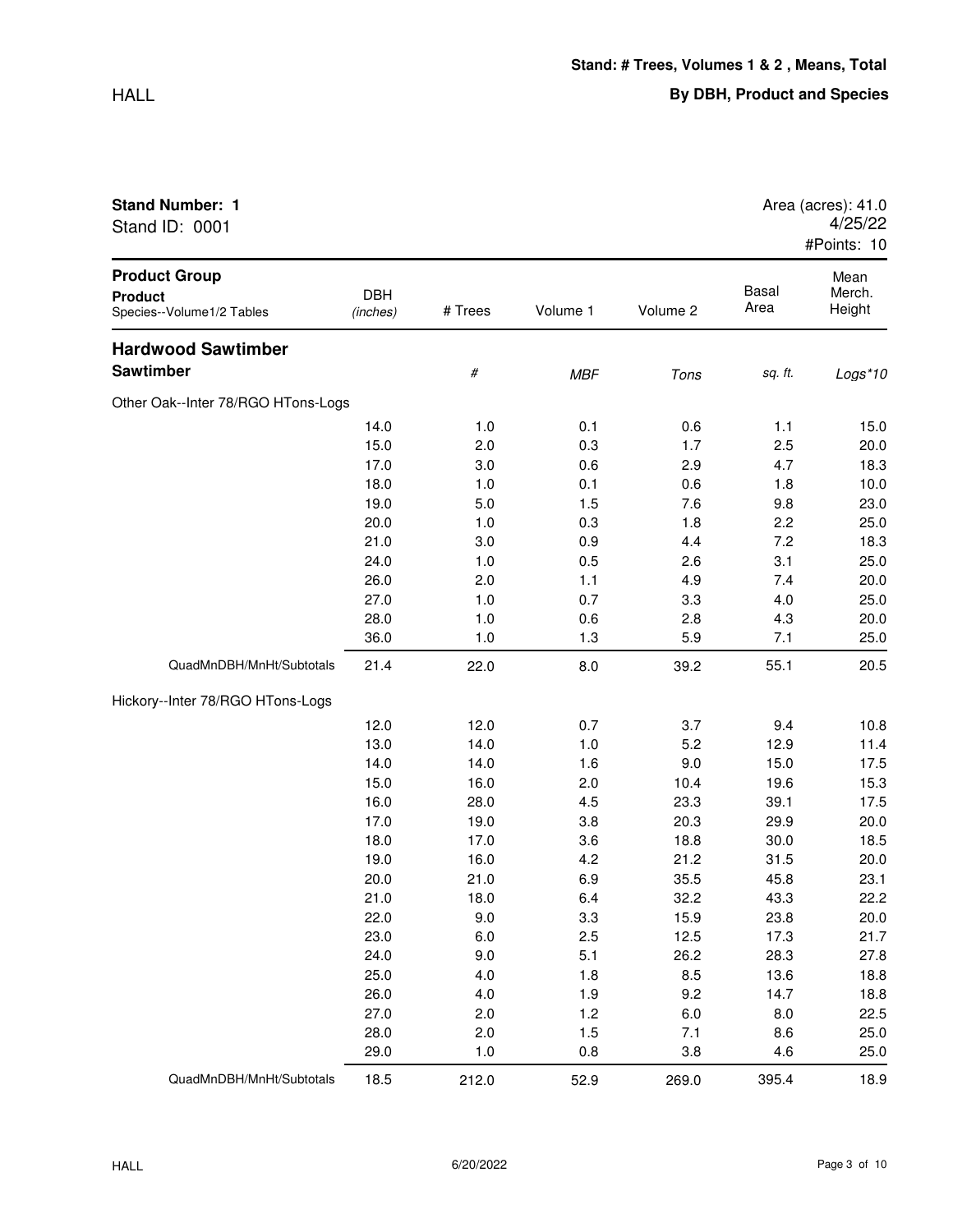| Stand ID: 0001                                                      |                        |         |            |          |                      | 4/25/22<br>#Points: 10   |
|---------------------------------------------------------------------|------------------------|---------|------------|----------|----------------------|--------------------------|
| <b>Product Group</b><br><b>Product</b><br>Species--Volume1/2 Tables | <b>DBH</b><br>(inches) | # Trees | Volume 1   | Volume 2 | <b>Basal</b><br>Area | Mean<br>Merch.<br>Height |
| <b>Hardwood Sawtimber</b>                                           |                        |         |            |          |                      |                          |
| Sawtimber                                                           |                        | $\#$    | <b>MBF</b> | Tons     | sq. ft.              | Logs*10                  |
| Yellow Poplar--Inter 78/RGO HTons-Logs                              |                        |         |            |          |                      |                          |
|                                                                     | 12.0                   | 7.0     | 0.4        | 2.0      | 5.5                  | 10.0                     |
|                                                                     | 13.0                   | 14.0    | 1.1        | 5.7      | 12.9                 | 12.5                     |
|                                                                     | 14.0                   | 16.0    | 1.6        | 8.9      | 17.1                 | 15.0                     |
|                                                                     | 15.0                   | 20.0    | 2.6        | 13.3     | 24.5                 | 15.8                     |
|                                                                     | 16.0                   | 17.0    | 2.7        | 14.3     | 23.7                 | 17.6                     |
|                                                                     | 17.0                   | 21.0    | 4.5        | 24.2     | 33.1                 | 21.7                     |
|                                                                     | 18.0                   | 31.0    | 8.3        | 46.0     | 54.8                 | 25.0                     |
|                                                                     | 19.0                   | 25.0    | 7.5        | 40.0     | 49.2                 | 24.2                     |
|                                                                     | 20.0                   | 23.0    | 8.3        | 44.5     | 50.2                 | 26.5                     |
|                                                                     | 21.0                   | 27.0    | 11.2       | 59.5     | 64.9                 | 27.4                     |
|                                                                     | 22.0                   | 23.0    | 11.0       | 58.1     | 60.7                 | 28.7                     |
|                                                                     | 23.0                   | 34.0    | 16.6       | 85.2     | 98.1                 | 26.0                     |
|                                                                     | 24.0                   | 33.0    | 18.6       | 97.3     | 103.7                | 28.2                     |
|                                                                     | 25.0                   | 25.0    | 16.2       | 83.9     | 85.2                 | 29.6                     |
|                                                                     | 26.0                   | 25.0    | 17.8       | 91.3     | 92.2                 | 29.8                     |
|                                                                     | 27.0                   | 15.0    | 12.0       | 62.1     | 59.6                 | 31.3                     |
|                                                                     | 28.0                   | 20.0    | 16.4       | 82.4     | 85.5                 | 29.0                     |
|                                                                     | 29.0                   | 14.0    | 12.2       | 60.9     | 64.2                 | 28.6                     |
|                                                                     | 30.0                   | 16.0    | 15.2       | 75.0     | 78.5                 | 28.8                     |
|                                                                     | 31.0                   | 5.0     | 4.8        | 23.5     | 26.2                 | 27.0                     |
|                                                                     | 32.0                   | 10.0    | 10.8       | 51.9     | 55.9                 | 28.0                     |
|                                                                     | 33.0                   | 7.0     | 8.6        | 42.3     | 41.6                 | 30.7                     |
|                                                                     | 34.0                   | 14.0    | 16.6       | 78.4     | 88.3                 | 26.8                     |
|                                                                     | 35.0                   | 2.0     | 3.1        | 15.5     | 13.4                 | 35.0                     |
|                                                                     | 36.0                   | 9.0     | 12.2       | 57.4     | 63.6                 | 27.2                     |
|                                                                     | 37.0                   | 3.0     | 4.6        | 22.3     | 22.4                 | 30.0                     |
|                                                                     | 38.0                   | 5.0     | 7.1        | 32.6     | 39.4                 | 25.0                     |
|                                                                     | 40.0                   | 5.0     | 8.8        | 40.5     | 43.6                 | 28.0                     |
| QuadMnDBH/MnHt/Subtotals                                            | 24.0                   | 466.0   | 261.0      | 1,319.1  | 1,458.1              | 25.4                     |

**Stand Number: 1 Area (acres): 41.0** 4/25/22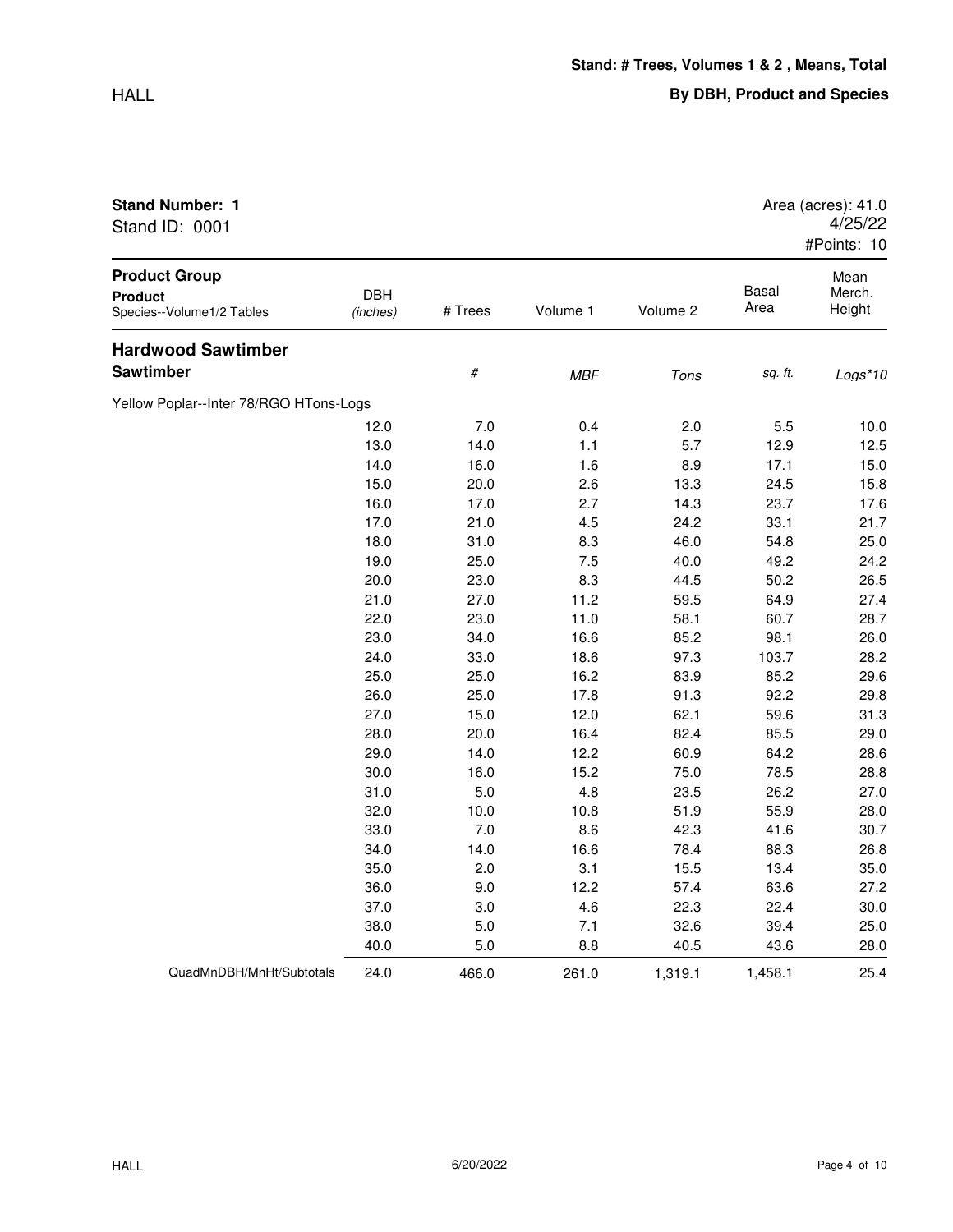| Stand ID: 0001                                                      |                        |         |            |          |               | 4/23/22<br>#Points: 10   |
|---------------------------------------------------------------------|------------------------|---------|------------|----------|---------------|--------------------------|
| <b>Product Group</b><br><b>Product</b><br>Species--Volume1/2 Tables | <b>DBH</b><br>(inches) | # Trees | Volume 1   | Volume 2 | Basal<br>Area | Mean<br>Merch.<br>Height |
| <b>Hardwood Sawtimber</b>                                           |                        |         |            |          |               |                          |
| Sawtimber                                                           |                        | $\#$    | <b>MBF</b> | Tons     | sq. ft.       | Logs*10                  |
| Red Oak--Inter 78/RGO HTons-Logs                                    |                        |         |            |          |               |                          |
|                                                                     | 12.0                   | 3.0     | 0.2        | 0.9      | 2.4           | 10.0                     |
|                                                                     | 13.0                   | 4.0     | 0.3        | 1.5      | 3.7           | 11.3                     |
|                                                                     | 14.0                   | 5.0     | 0.4        | 1.9      | 5.3           | 10.0                     |
|                                                                     | 15.0                   | 4.0     | 0.4        | 2.1      | 4.9           | 12.5                     |
|                                                                     | 16.0                   | 8.0     | 1.2        | 6.2      | 11.2          | 16.3                     |
|                                                                     | 17.0                   | 5.0     | 0.9        | 4.8      | 7.9           | 18.0                     |
|                                                                     | 18.0                   | 11.0    | 2.5        | 13.1     | 19.4          | 20.0                     |
|                                                                     | 19.0                   | 7.0     | 1.5        | 7.3      | 13.8          | 15.7                     |
|                                                                     | 20.0                   | 5.0     | 1.6        | 8.4      | 10.9          | 23.0                     |
|                                                                     | 21.0                   | 10.0    | 3.4        | 16.9     | 24.1          | 21.0                     |
|                                                                     | 22.0                   | 10.0    | 3.4        | 16.4     | 26.4          | 18.5                     |
|                                                                     | 23.0                   | 9.0     | 3.6        | 17.9     | 26.0          | 20.6                     |
|                                                                     | 24.0                   | 6.0     | 2.7        | 13.1     | 18.8          | 20.8                     |
|                                                                     | 25.0                   | 9.0     | 4.8        | 23.3     | 30.7          | 22.8                     |
|                                                                     | 26.0                   | 6.0     | 3.1        | 14.8     | 22.1          | 20.0                     |
|                                                                     | 27.0                   | 5.0     | 3.2        | 15.2     | 19.9          | 23.0                     |
|                                                                     | 28.0                   | 9.0     | 5.4        | 24.9     | 38.5          | 19.4                     |
|                                                                     | 29.0                   | 5.0     | 3.7        | 17.5     | 22.9          | 23.0                     |
|                                                                     | 31.0                   | 3.0     | 2.3        | 10.5     | 15.7          | 20.0                     |
|                                                                     | 32.0                   | 3.0     | 3.1        | 14.8     | 16.8          | 26.7                     |
|                                                                     | 33.0                   | 1.0     | 0.9        | 3.9      | 5.9           | 20.0                     |
|                                                                     | 34.0                   | 5.0     | 5.7        | 27.2     | 31.5          | 26.0                     |
|                                                                     | 35.0                   | 2.0     | 2.6        | 12.2     | 13.4          | 27.5                     |
|                                                                     | 36.0                   | 1.0     | 1.5        | 7.0      | 7.1           | 30.0                     |
|                                                                     | 37.0                   | 2.0     | 2.7        | 12.4     | 14.9          | 25.0                     |
|                                                                     | 38.0                   | 1.0     | 0.7        | 2.6      | 7.9           | 10.0                     |
|                                                                     | 39.0                   | 1.0     | 1.3        | 5.5      | 8.3           | 20.0                     |

Stand ID: 0001

QuadMnDBH/MnHt/Subtotals 23.7 140.0 63.0 302.5 430.3 19.5

4/25/22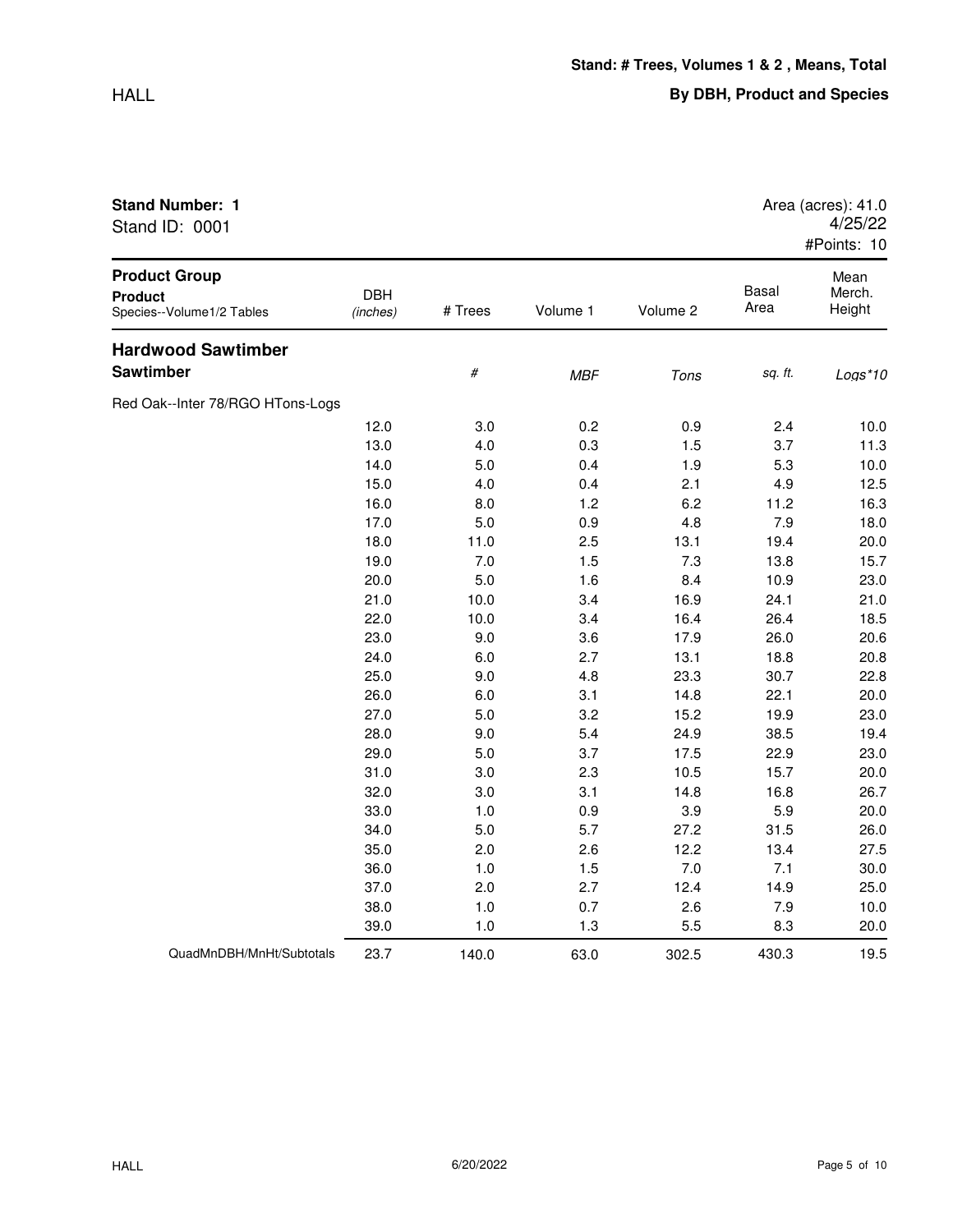| <b>Stand Number: 1</b><br>Stand ID: 0001                            |                        |         |            |          | Area (acres): 41.0<br>4/25/22<br>#Points: 10 |                          |
|---------------------------------------------------------------------|------------------------|---------|------------|----------|----------------------------------------------|--------------------------|
| <b>Product Group</b><br><b>Product</b><br>Species--Volume1/2 Tables | <b>DBH</b><br>(inches) | # Trees | Volume 1   | Volume 2 | Basal<br>Area                                | Mean<br>Merch.<br>Height |
| <b>Hardwood Sawtimber</b><br><b>Sawtimber</b>                       |                        | #       | <b>MBF</b> | Tons     | sq. ft.                                      | $Log*10$                 |
| W. Oak--Inter 78/RGO HTons-Logs                                     |                        |         |            |          |                                              |                          |
|                                                                     | 12.0                   | 1.0     | 0.1        | 0.3      | 0.8                                          | 10.0                     |
|                                                                     | 13.0                   | 4.0     | 0.3        | 1.6      | 3.7                                          | 12.5                     |

14.0 9.0 0.7 3.6 9.6 10.6 15.0 6.0 0.7 3.8 7.4 15.0 16.0 9.0 1.2 6.0 12.6 13.9 17.0 6.0 1.2 6.1 9.5 19.2 18.0 12.0 2.7 14.0 21.2 19.6 19.0 10.0 2.6 13.3 19.7 20.0 20.0 11.0 3.0 15.1 24.0 18.6 21.0 15.0 4.9 23.8 36.1 19.7 22.0 13.0 4.4 21.3 34.3 18.5 23.0 13.0 5.1 24.6 37.5 19.6

34.0 4.0 4.4 20.9 25.2 25.0

| 24.0 | 15.0 | 6.9 | 33.6 | 47.1 | 21.3 |
|------|------|-----|------|------|------|
| 25.0 | 13.0 | 6.3 | 30.2 | 44.3 | 20.4 |
| 26.0 | 11.0 | 5.6 | 26.5 | 40.6 | 19.5 |
| 27.0 | 7.0  | 3.8 | 17.2 | 27.8 | 18.6 |
| 28.0 | 7.0  | 5.0 | 24.2 | 29.9 | 24.3 |
| 29.0 | 3.0  | 2.1 | 9.9  | 13.8 | 21.7 |
| 30.0 | 1.0  | 0.7 | 3.3  | 4.9  | 20.0 |
| 31.0 | 3.0  | 2.5 | 11.3 | 15.7 | 21.7 |
| 32.0 | 1.0  | 0.6 | 2.8  | 5.6  | 15.0 |
| 33.0 | 2.0  | 1.7 | 7.9  | 11.9 | 20.0 |
|      |      |     |      |      |      |

|                                  | 36               | . . v     |             | .          | . .                 | nn<br>- -  |
|----------------------------------|------------------|-----------|-------------|------------|---------------------|------------|
| λuadMnDBH/MnHt/Su<br>. Subtotals | nr<br>----<br>__ | . .<br>__ | c<br>07<br> | ാറല<br>◡.៶ | LQ(<br>~∽<br>$\sim$ | . .<br>о.: |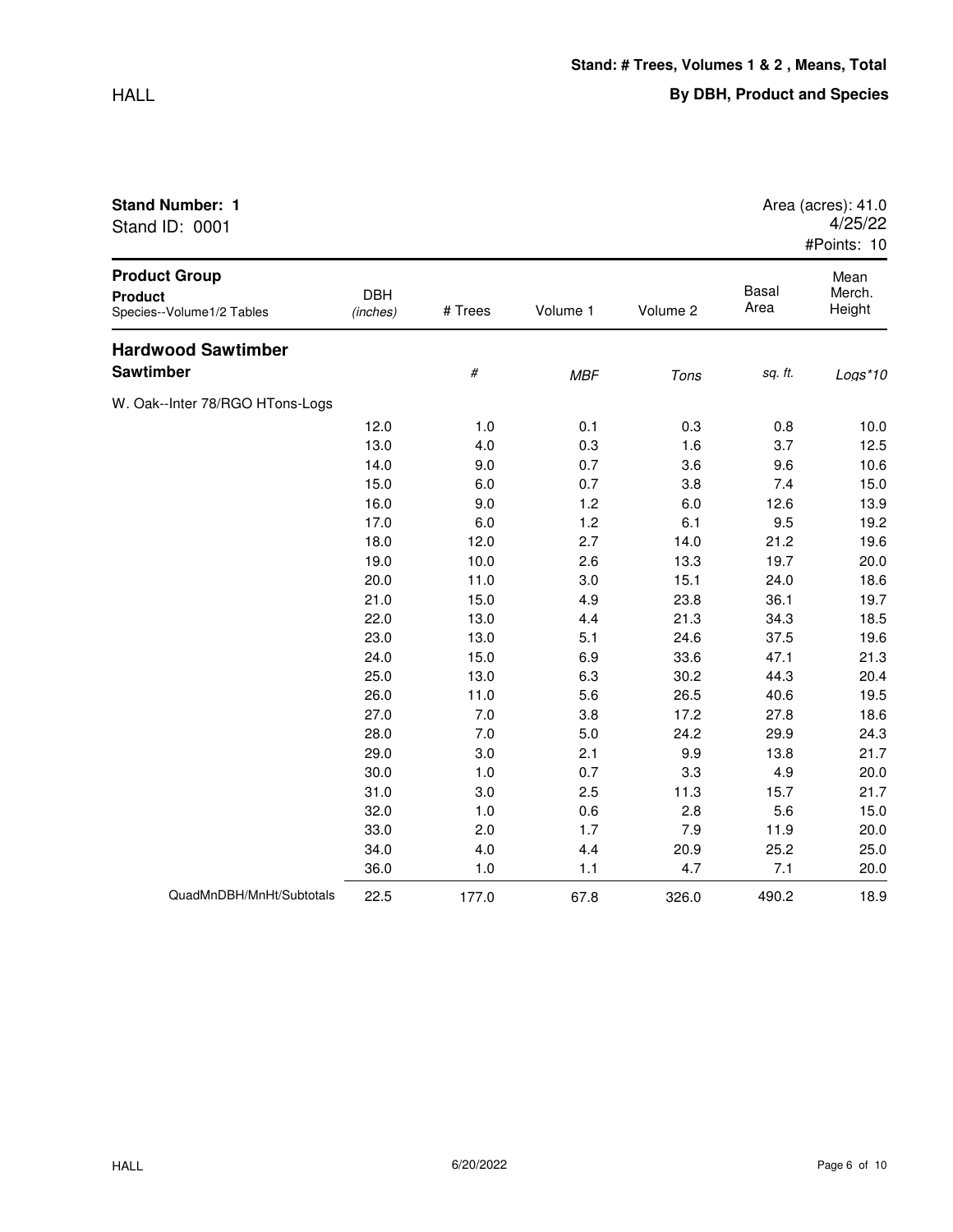| Stand ID: 0001                                                      |                        |         |            |          |               | 4/25/22<br>#Points: 10   |
|---------------------------------------------------------------------|------------------------|---------|------------|----------|---------------|--------------------------|
| <b>Product Group</b><br><b>Product</b><br>Species--Volume1/2 Tables | <b>DBH</b><br>(inches) | # Trees | Volume 1   | Volume 2 | Basal<br>Area | Mean<br>Merch.<br>Height |
| <b>Hardwood Sawtimber</b>                                           |                        |         |            |          |               |                          |
| <b>Sawtimber</b>                                                    |                        | $\#$    | <b>MBF</b> | Tons     | sq. ft.       | $Logs*10$                |
| Misc. Hdwd.--Inter 78/RGO HTons-Logs                                |                        |         |            |          |               |                          |
|                                                                     | 12.0                   | 30.0    | 1.7        | 8.9      | 23.6          | 10.3                     |
|                                                                     | 13.0                   | 38.0    | 2.7        | 13.7     | 35.0          | 10.9                     |
|                                                                     | 14.0                   | 53.0    | 4.5        | 22.3     | 56.7          | 11.1                     |
|                                                                     | 15.0                   | 67.0    | 7.5        | 37.5     | 82.2          | 13.1                     |
|                                                                     | 16.0                   | 75.0    | 11.1       | 56.4     | 104.7         | 15.7                     |
|                                                                     | 17.0                   | 61.0    | 10.5       | 52.9     | 96.2          | 16.1                     |
|                                                                     | 18.0                   | 50.0    | 9.8        | 49.2     | 88.4          | 16.4                     |
|                                                                     | 19.0                   | 58.0    | 13.3       | 65.6     | 114.2         | 17.0                     |
|                                                                     | 20.0                   | 57.0    | 14.3       | 70.0     | 124.4         | 16.7                     |
|                                                                     | 21.0                   | 29.0    | 9.2        | 44.8     | 69.8          | 19.1                     |
|                                                                     | 22.0                   | 17.0    | 6.3        | 31.0     | 44.9          | 20.6                     |
|                                                                     | 23.0                   | 19.0    | 7.9        | 39.1     | 54.8          | 21.3                     |
|                                                                     | 24.0                   | 18.0    | 6.9        | 32.1     | 56.5          | 16.9                     |
|                                                                     | 25.0                   | 13.0    | 4.9        | 22.3     | 44.3          | 15.0                     |
|                                                                     | 26.0                   | 10.0    | 5.0        | 23.4     | 36.9          | 19.0                     |
|                                                                     | 27.0                   | 4.0     | 2.3        | 10.6     | 15.9          | 20.0                     |
|                                                                     | 28.0                   | 5.0     | 2.8        | 12.8     | 21.4          | 18.0                     |
|                                                                     | 29.0                   | 2.0     | 1.0        | 4.6      | 9.2           | 15.0                     |
|                                                                     | 30.0                   | 2.0     | 1.1        | 4.9      | 9.8           | 15.0                     |
|                                                                     | 32.0                   | 1.0     | 0.5        | 1.9      | 5.6           | 10.0                     |
| QuadMnDBH/MnHt/Subtotals                                            | 18.2                   | 609.0   | 123.2      | 603.8    | 1,094.3       | 15.4                     |

12.0 1.0 0.1 0.3 0.8 10.0 14.0 1.0 0.1 0.4 1.1 10.0 17.0 1.0 0.1 0.5 1.6 10.0 18.0 2.0 0.4 1.8 3.5 15.0 22.0 1.0 0.3 1.3 2.6 15.0 25.0 1.0 0.3 1.2 3.4 10.0

**Stand Number: 1 Area (acres): 41.0 Area (acres): 41.0** 

Other--Inter 78/RGO HTons-Logs

QuadMnDBH/MnHt/Subtotals 18.5 7.0 1.2 5.5 13.0 12.1

**Product Group Total 21.0 1,633.0 577.1 2,865.1 3,936.5 19.5**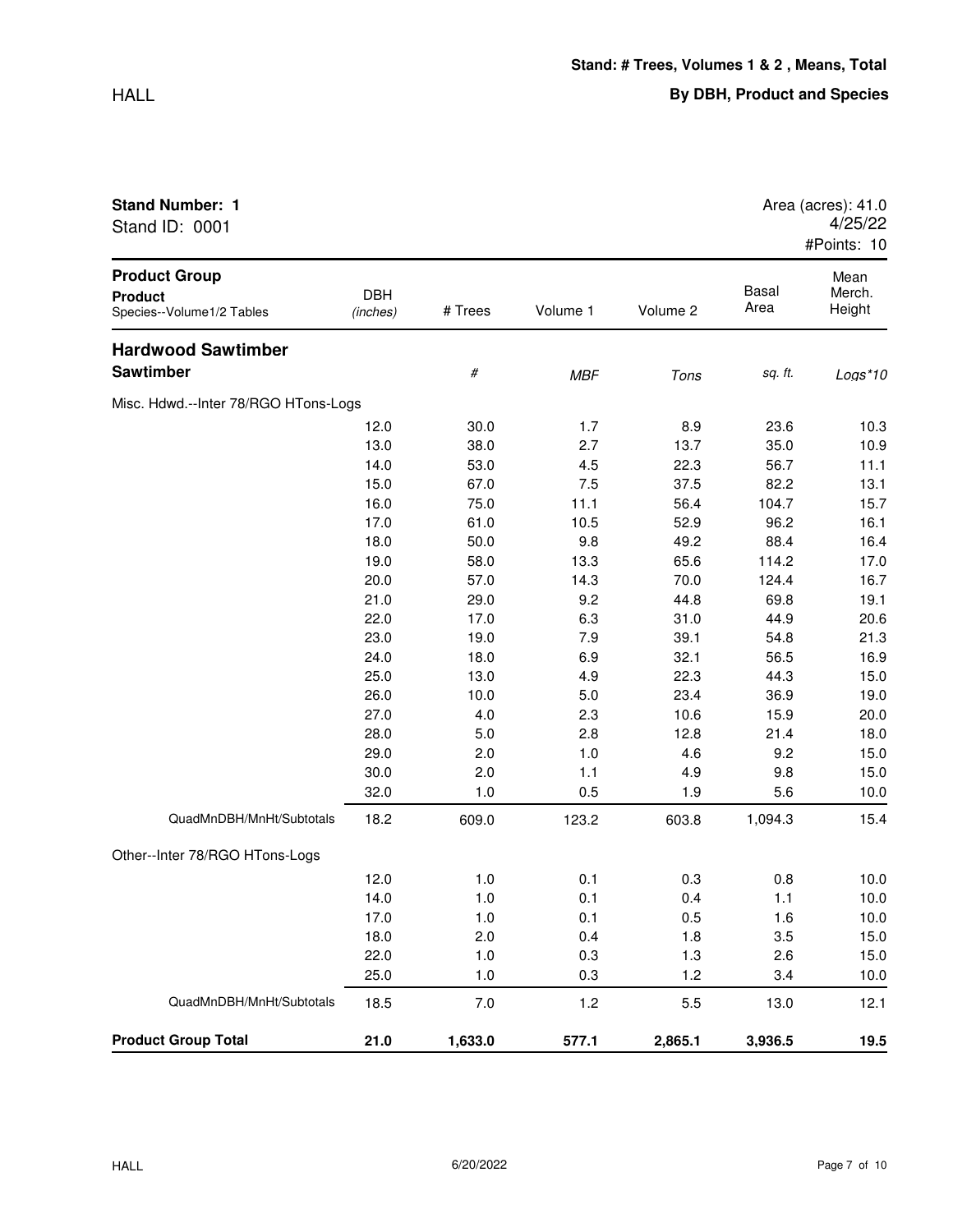|--|

| <b>Stand Number: 1</b><br>Stand ID: 0001                            |                        |            |            |            |               | Area (acres): 41.0<br>4/25/22<br>#Points: 10 |
|---------------------------------------------------------------------|------------------------|------------|------------|------------|---------------|----------------------------------------------|
| <b>Product Group</b><br><b>Product</b><br>Species--Volume1/2 Tables | <b>DBH</b><br>(inches) | # Trees    | Volume 1   | Volume 2   | Basal<br>Area | Mean<br>Merch.<br>Height                     |
| <b>Hardwood Pulp</b><br>Pulpwood                                    |                        | #          | Cords      | tons       | sq. ft.       | Feet                                         |
| Hickory--RGO Cds, Feet to 4"/Hard Hwds. Pulp                        |                        |            |            |            |               |                                              |
|                                                                     | 6.0<br>9.0             | 1.0<br>1.0 | 0.0<br>0.1 | 0.1<br>0.3 | 0.2<br>0.4    | 25.0<br>25.0                                 |
| QuadMnDBH/MnHt/Subtotals                                            | 7.6                    | 2.0        | 0.1        | 0.4        | 0.6           | 25.0                                         |
| <b>Product Group Total</b>                                          | 7.6                    | 2.0        | 0.1        | 0.4        | 0.6           | 25.0                                         |
| <b>Pine</b>                                                         |                        |            |            |            |               |                                              |
| <b>Pulpwood</b>                                                     |                        | #          | Cords      | Tons       | sq. ft.       | $***$                                        |
| Lob. Pine--Pine cords to 4" to/Pine Pulp in tons                    |                        |            |            |            |               |                                              |
|                                                                     | 10.0                   | 3.0        | 0.4        | 1.1        | 1.6           | 0.0                                          |
|                                                                     | 11.0<br>12.0           | 3.0<br>5.0 | 0.5<br>0.9 | 1.4<br>2.4 | 2.0<br>3.9    | 0.0<br>0.0                                   |
| QuadMnDBH/MnHt/Subtotals                                            | 11.2                   | 11.0       | 1.9        | 4.9        | 7.5           | 0.0                                          |
| Chip-n-Saw                                                          |                        | #          | Cords      | Tons       | sq. ft.       | $***$                                        |
| Lob. Pine--Pine Cds to 6" top/Pine CNS by tons                      |                        |            |            |            |               |                                              |
|                                                                     | 11.0                   | 3.0        | 0.5        | 1.2        | 2.0           | 0.0                                          |
|                                                                     | 12.0                   | 1.0        | 0.3        | 0.7        | 0.8           | 0.0                                          |
| QuadMnDBH/MnHt/Subtotals                                            | 11.3                   | 4.0        | 0.7        | 1.9        | 2.8           | 0.0                                          |
| <b>Product Group Total</b>                                          | 11.2                   | 15.0       | 2.6        | 6.8        | 10.3          | 0.0                                          |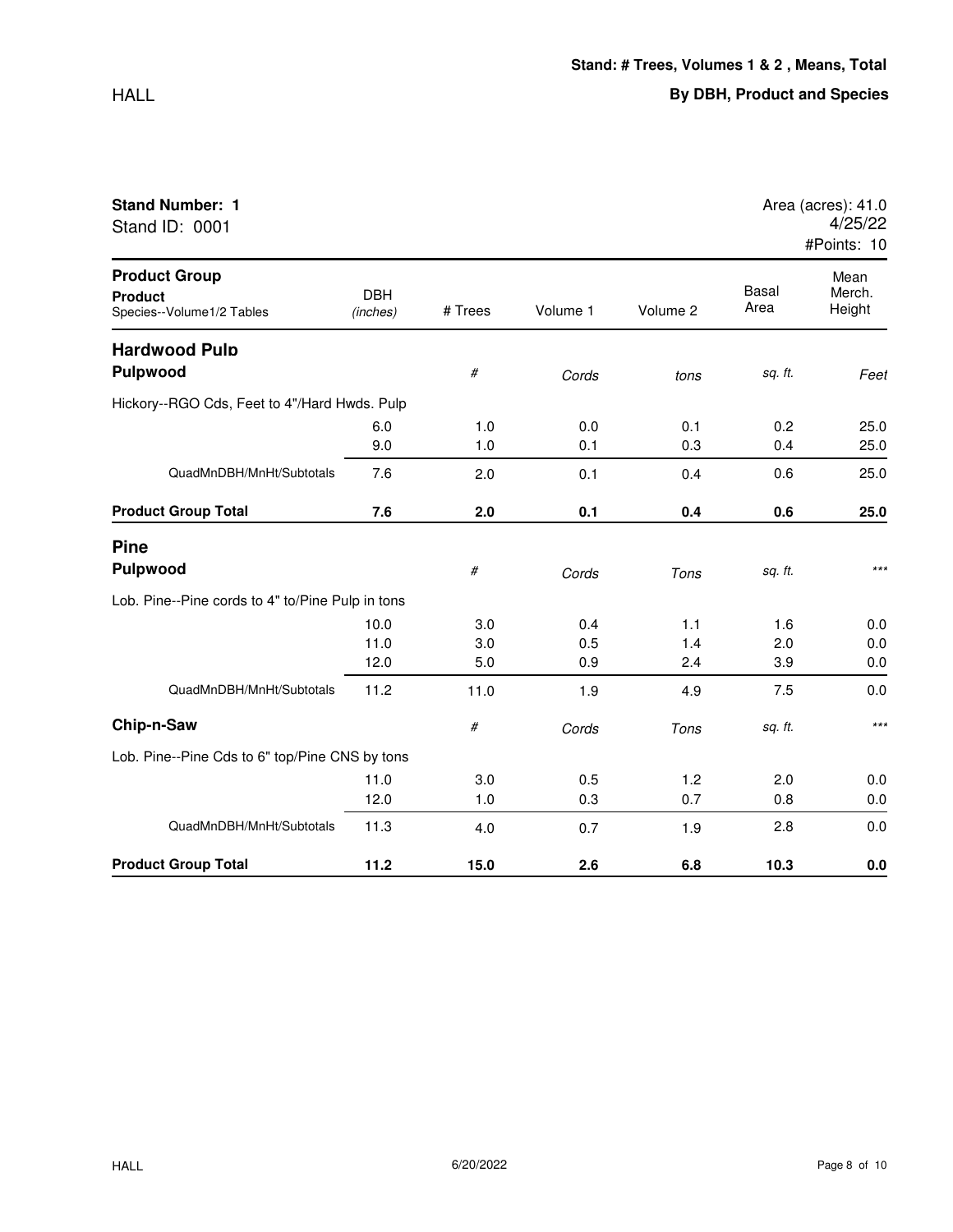| Stand ID: 0001                                                      |                        |         |            |             |               | 4/25/22<br>#Points: 10   |  |  |
|---------------------------------------------------------------------|------------------------|---------|------------|-------------|---------------|--------------------------|--|--|
| <b>Product Group</b><br><b>Product</b><br>Species--Volume1/2 Tables | <b>DBH</b><br>(inches) | # Trees | Volume 1   | Volume 2    | Basal<br>Area | Mean<br>Merch.<br>Height |  |  |
| <b>Pine Sawtimber</b><br><b>Sawtimber</b>                           |                        | #       | <b>MBF</b> | Tons        | sq. ft.       | Logs*10                  |  |  |
| Lob. Pine--Inter 78/Inter78tons                                     | 13 U                   | 17 N    | 1 Q        | 11 <i>A</i> | 157           | on a                     |  |  |

| <b>Product Group Total</b>          | 18.1         | 196.0        | 66.6       | 398.5        | 349.5        | 31.9         |
|-------------------------------------|--------------|--------------|------------|--------------|--------------|--------------|
| QuadMnDBH/MnHt/Subtotals            | 15.7         | 5.0          | 0.9        | 4.3          | 6.7          | 20.0         |
|                                     | 18.0         | 1.0          | 0.3        | 1.3          | 1.8          | 25.0         |
|                                     | 17.0         | 1.0          | 0.2        | 1.0          | 1.6          | 20.0         |
|                                     | 16.0         | 1.0          | 0.2        | 1.1          | 1.4          | 25.0         |
|                                     | 14.0         | 1.0          | 0.1        | 0.7          | 1.1          | 20.0         |
|                                     | 13.0         | 1.0          | 0.1        | 0.3          | 0.9          | 10.0         |
| Virg. Pine--Inter 78/RGO PTons-Logs |              |              |            |              |              |              |
| QuadMnDBH/MnHt/Subtotals            | 18.1         | 191.0        | 65.7       | 394.2        | 342.8        | 32.3         |
|                                     | 28.0         | 1.0          | 0.8        | 5.1          | 4.3          | 30.0         |
|                                     | 27.0         | 1.0          | 0.9        | 5.2          | 4.0          | 35.0         |
|                                     | 25.0         | 5.0          | 3.8        | 22.6         | 17.0         | 37.0         |
|                                     | 24.0         | 5.0          | 3.5        | 21.0         | 15.7         | 38.0         |
|                                     | 23.0         | 6.0          | 3.7        | 22.2         | 17.3         | 35.8         |
|                                     | 22.0         | 10.0         | 5.8        | 35.1         | 26.4         | 38.5         |
|                                     | 21.0         | 15.0         | 7.3        | 43.6         | 36.1         | 34.3         |
|                                     | 20.0         | 17.0         | 7.7        | 46.3         | 37.1         | 37.1         |
|                                     | 19.0         | 11.0         | 4.3        | 25.8         | 21.7         | 35.0         |
|                                     | 18.0         | 24.0         | 8.1        | 48.5         | 42.4         | 34.2         |
|                                     | 17.0         | 22.0         | 6.4        | 38.1         | 34.7         | 32.7         |
|                                     | 16.0         | 19.0         | 4.3        | 25.9         | 26.5         | 31.9<br>28.7 |
|                                     | 14.0<br>15.0 | 17.0<br>21.0 | 2.8<br>4.4 | 16.8<br>26.6 | 18.2<br>25.8 | 28.2         |
|                                     | 13.0         | 17.0         | 1.9        | 11.4         | 15.7         | 20.9         |
| Lob. Pine--Inter 78/Inter78tons     |              |              |            |              |              |              |